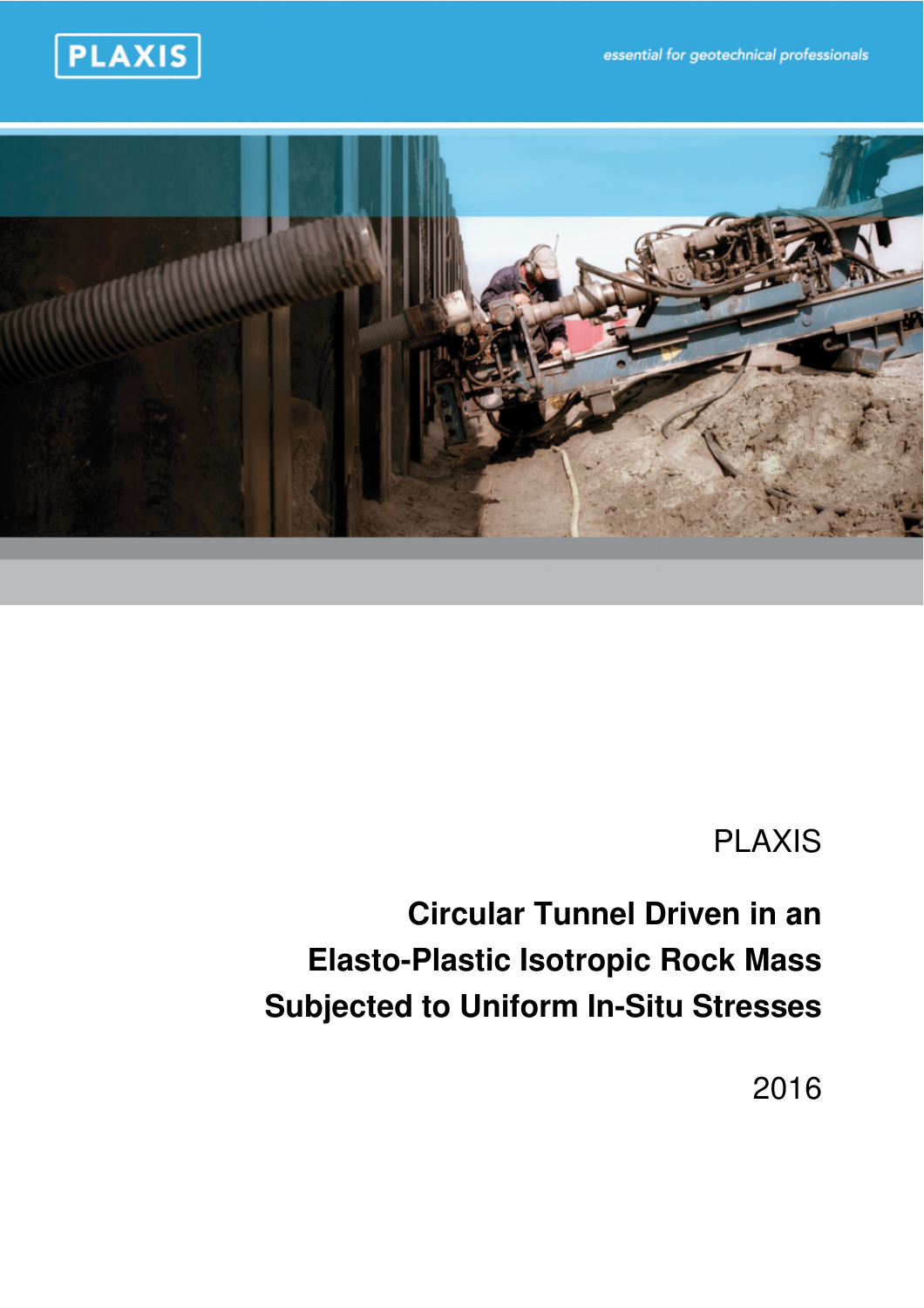by

T.D.Y.F. Simanjuntak *Plaxis bv, The Netherlands*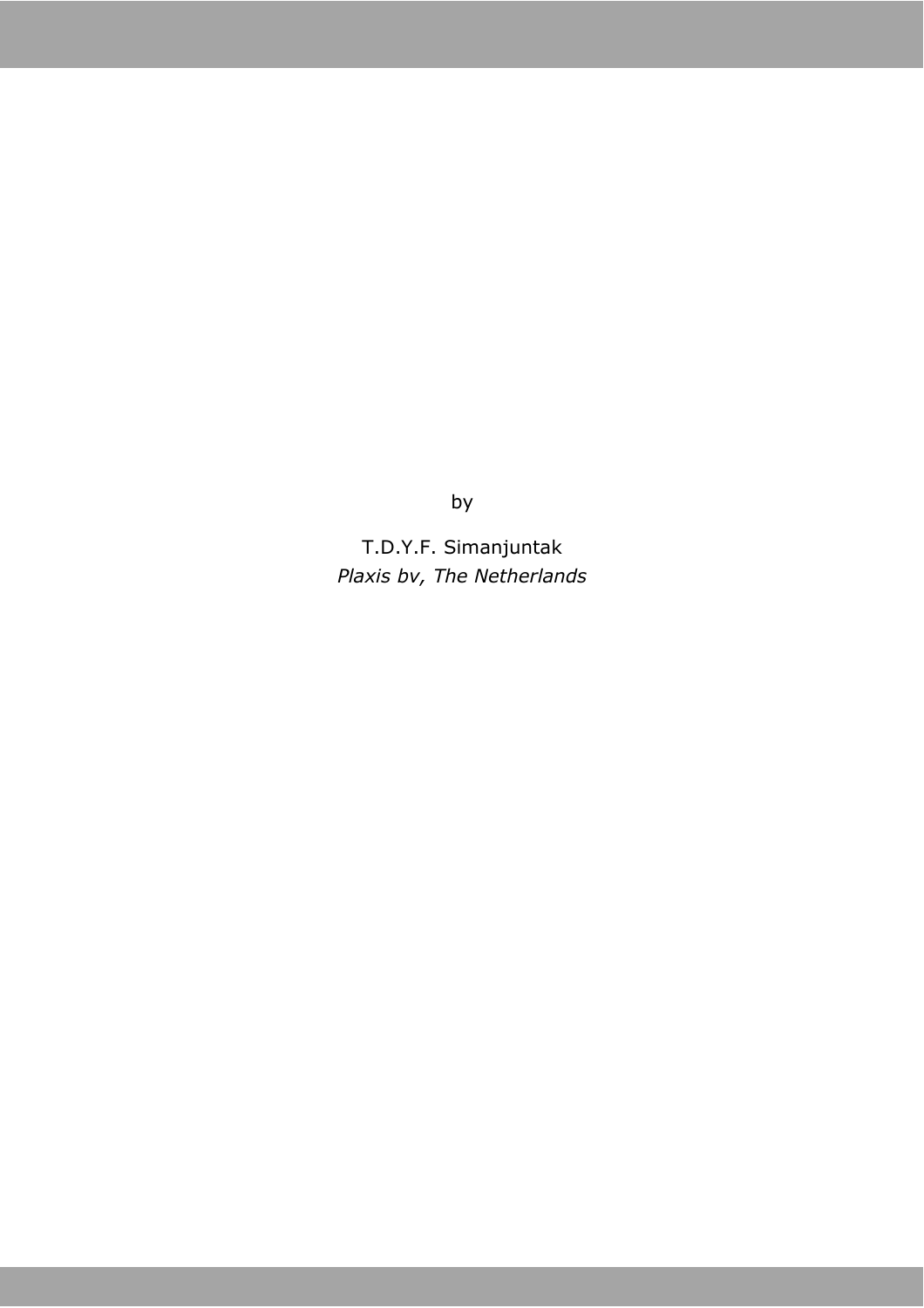

#### **1. Introduction**

For cases where there is no preferred orientation of joints in a rock mass, the rock mass can be considered to behave as an isotropic medium. This report aims at investigating the mechanical response of an elasto-plastic rock mass as a result of circular excavation subjected to uniform in-situ stresses based on the Hoek-Brown failure criterion.

In cases of deep tunnels, the gravitational force can be assumed negligible due to the fact that the variation of vertical loading across the height of excavation is small compared to the magnitude of the stresses at the excavation location (Detournay and Fairhurst, 1987). Herein, the tunnel being considered is long and has a circular geometry. It is assumed that plane strain conditions are valid along the tunnel axis.

Two cases are investigated based on whether the rock mass behaves as either an elasto-plastic isotropic non-dilatant or a dilatant material. For the former case, the rock mass undergoes no change in volume during plastic deformations, while for the latter case, it does. In view of model validation, the numerical results are compared with those calculated using the closed-form solution.

#### **2. Objectives**

The study objectives are:

- 1. to investigate the behaviour of an elasto-plastic isotropic rock mass to circular excavation subjected to uniform in-situ stresses
- 2. to study the influence of dilatancy on the rock deformations in the plastic region when the rate of dilation is constant.

#### **3. The Hoek-Brown Failure Criterion**

The non-linear Hoek-Brown failure criterion (Hoek and Brown, 1980) is expressed as:

$$
\sigma_1 = \sigma_3 + \sigma_{ci} \left( m_b \frac{\sigma_3}{\sigma_{ci}} + s \right)^a \tag{1}
$$

 $\sigma_{ci}$  is the uniaxial compressive strength of the intact rock material, and  $\sigma_1$  and  $\sigma_3$  represent the major and minor principal stress respectively. Parameters constants *mb* and *s* depend on the structure and surface conditions of the joints in the rock mass, and are given by:

$$
m_b = m_i e^{(GSI - 100) / (28 - 14D)}
$$
 (2)

$$
S = e^{(GSI - 100) / (9 - 3D)}
$$
 (3)

$$
a = \frac{1}{2} + \frac{1}{6} \left( e^{-GSI/15} - e^{-20/3} \right)
$$
 (4)

where *GSI* is the Geological Strength Index (Marinos et al., 2005) that takes into account the geometrical shape of intact rock fragments as well as the condition of joint faces, and *D* is the disturbance factor that can vary between 0 (undisturbed) and 1 (disturbed) depending on the amount of stress relief, weathering and blast damage as a result of nearby excavations. For the significance of the parameters and their values, one can refer to Hoek et al., 2002.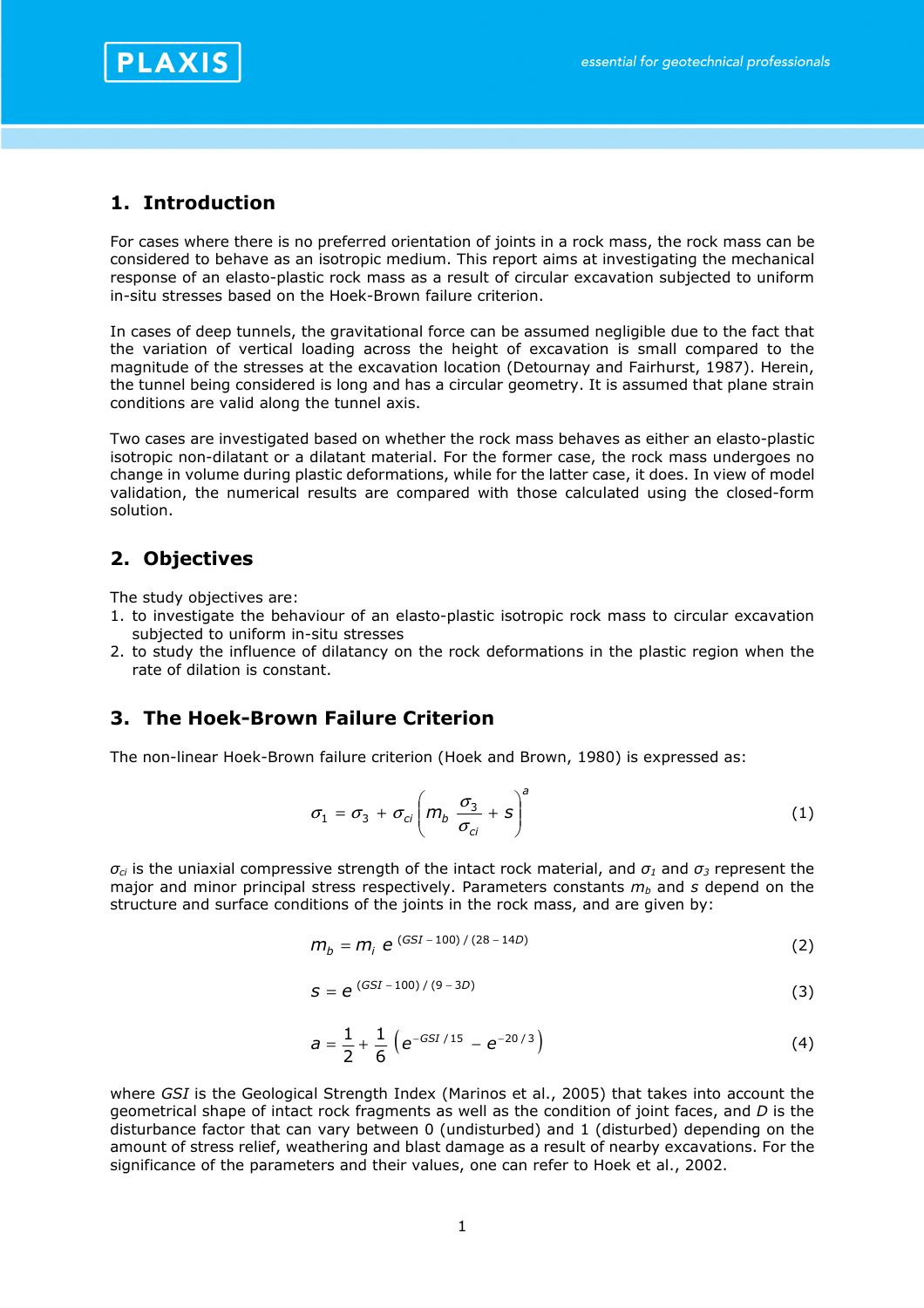

If the intact rock modulus, *Ei*, is known, the rock mass modulus, *Erm*, can be determined from (Hoek and Diederichs, 2006):

$$
E_{rm} = E_i \left( 0.02 + \frac{1 - (D/2)}{1 + e^{(60 + 15D - GSI)/11}} \right)
$$
 (5)

Otherwise, the rock mass modulus, *Erm*, is calculated using (Hoek and Marinos, 2007):

$$
E_{rm} [MPa] = 10^5 \left( \frac{1 - (D/2)}{1 + e^{(75 + 25D - GSI)/11}} \right)
$$
 (6)

The Hoek-Brown failure surfaces in three-dimensional principal stress space can be piecewise written as (Benz et al., 2008):

$$
f_{HB, 13} = \sigma_1 - \sigma_3 - \sigma_{ci} \left( m_b \frac{\sigma_3}{\sigma_{ci}} + s \right)^a = 0
$$
  

$$
f_{HB, 12} = \sigma_1 - \sigma_2 - \sigma_{ci} \left( m_b \frac{\sigma_2}{\sigma_{ci}} + s \right)^a = 0
$$
 (7)

The plastic potential function can be defined as (Carranza-Torres and Fairhurst, 1999; Benz et al., 2008):

$$
g_{HB, 13} = S_1 - \left(\frac{1 + \sin\psi_{mob}}{1 - \sin\psi_{mob}}\right) S_3
$$
  
\n
$$
g_{HB, 12} = S_1 - \left(\frac{1 + \sin\psi_{mob}}{1 - \sin\psi_{mob}}\right) S_2
$$
\n(8)

where *ψmob* is the mobilised angle of dilatancy and *Si* are the transformed stresses.

The transformed stresses, *Si*, can be written as (Carranza-Torres and Fairhurst, 1999):

$$
S_i = \frac{\sigma_i}{m_b \sigma_{ci}} + \frac{s}{m_b^2} \qquad \text{for } i = 1, 2, 3 \tag{9}
$$

With increasing minor principal stress, the initial angle of dilatancy *ψ* is reduced to zero in a linear manner  $(0 \ge \sigma_3 \ge \sigma_\psi)$  (Benz et al., 2008):

$$
\psi_{mob} = \frac{\sigma_{\psi} - (\sigma_{3} - \sigma_{t})}{\sigma_{\psi}} \psi \ge 0
$$
\n(10)

where *σψ* and *σt* are the threshold stress and the maximum allowable tensile stress respectively. The tensile stress is determined using:

$$
\sigma_t = \frac{\sigma_{ci} S}{m_b} \tag{11}
$$

In order to allow for plastic expansion in the tensile zone ( $\sigma_t \geq \sigma_3 \geq 0$ ), an increased artificial value of the mobilised dilatancy is used and can be expressed as: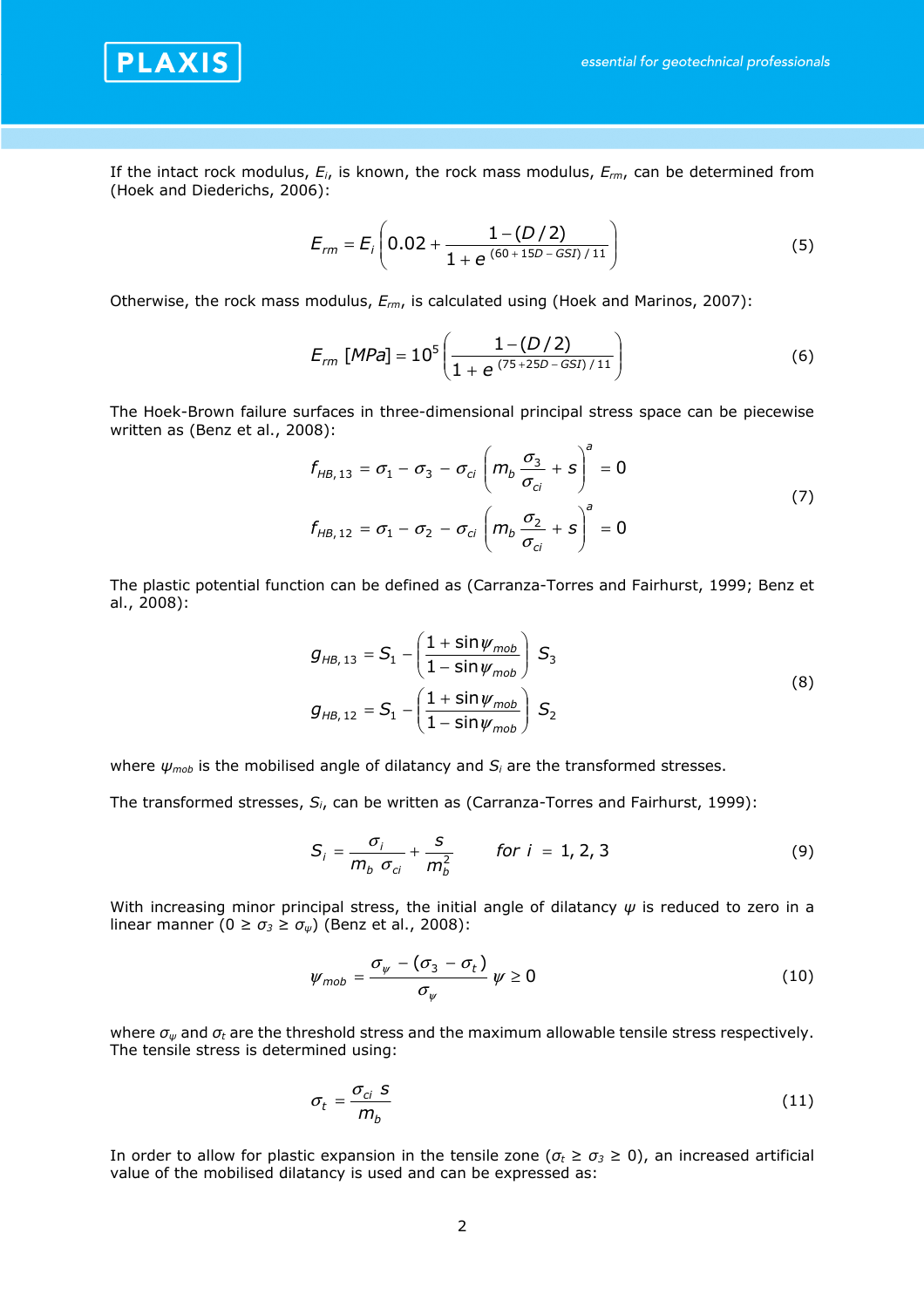

$$
\psi_{mob} = \psi + \frac{\sigma_3}{\sigma_t} (90^\circ - \psi) \tag{12}
$$

The evolution of the mobilised dilatancy angle as a function of  $\sigma_3$  is shown in Fig. 1.



Fig. 1. Evolution of Mobilised Dilatancy Angle

### **4. Plastic Zone**

The total deformations in the rock mass are made up of two components, namely the elastic and plastic component. The radius of elastic-plastic interface, *Rpl*, around a circular excavation can be determined by using (Carranza-Torres and Fairhurst, 1999):

$$
R_{\rho l} = R e^{\left[2\left(\sqrt{P_e^{cr}} - \sqrt{P_e}\right)\right]}
$$
 (13)

where  $P_e$  and  $P_e^{cr}$  are the scaled support pressure and the scaled critical pressure, respectively. They can be calculated using the following equations:

$$
P_e = \frac{p_e}{m_b \sigma_{ci}} + \frac{s}{m_b^2} \tag{14}
$$

$$
P_e^{cr} = \frac{1}{16} \left[ 1 - \sqrt{1 + 16 \left( \frac{\sigma_o}{m_b \sigma_{ci}} + \frac{s}{m_b^2} \right)} \right]^2
$$
 (15)

If the critical pressure is higher than the scaled support pressure, plasticity occurs around the excavation. The radial stress at the elastic-plastic interface,  $\sigma$ <sub>r,Rpl</sub>, can be obtained as:

$$
\sigma_{r, R_{pl}} = \left( P_e^{cr} - \frac{S}{m_b^2} \right) m_b \sigma_{ci}
$$
 (16)

#### **5. Stresses and Deformation in the Elastic Region**

In the elastic region, the radial and hoop stress as well as the radial deformation around the tunnel can be calculated using the Lame's solution, which can be written as (Sharan 2005; Carranza-Torres and Fairhurst, 1999):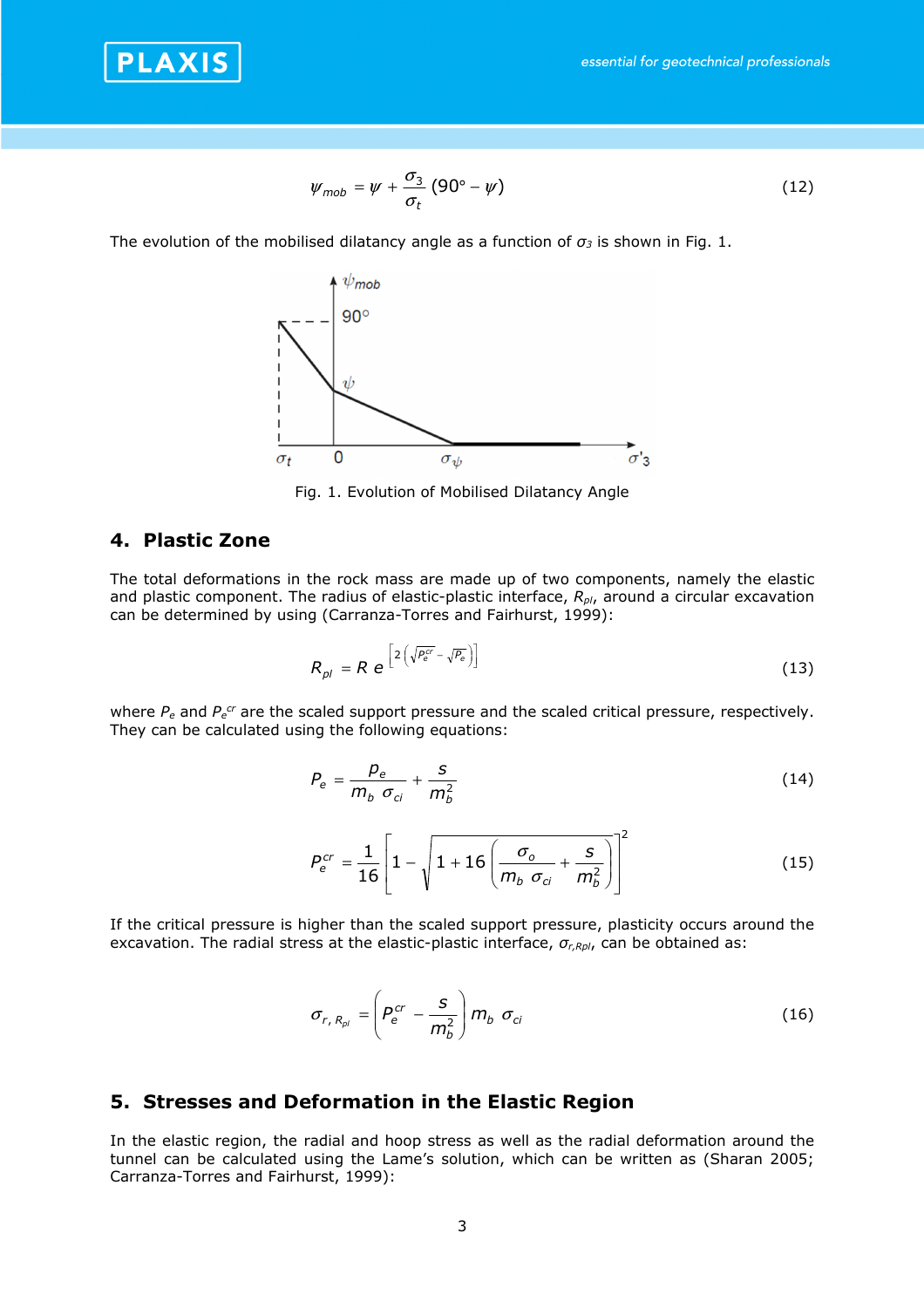

$$
\sigma_r^{el} = \sigma_o - (\sigma_o - \sigma_{r,R_{pl}}) \left(\frac{R}{r}\right)^2 \tag{17}
$$

$$
\sigma_{\theta}^{el} = \sigma_{o} + (\sigma_{o} - \sigma_{r,R_{\rho l}}) \left(\frac{R}{r}\right)^{2}
$$
 (18)

$$
u_r^{el} = \frac{R^2}{r} \frac{(1 + v)}{E_{rm}} (\sigma_o - \sigma_{r, R_{pl}})
$$
 (19)

where *σo* and ν are the mean in-situ stress in the rock mass and the Poisson's ratio of an intact rock respectively.

## **6. Stresses and Deformation in the Plastic Region**

 $\overline{a}$ 

Based on the transformation rule for stresses and the assumption of ideally plastic behaviour of the rock mass, the radial and hoop stresses in the plastic region can be determined using (Carranza-Torres, 2004):

$$
\sigma_r^{\rho l} = \left( \left[ \sqrt{P_e^{cr}} + \frac{1}{2} \ln \left( \frac{r}{R_{\rho l}} \right) \right]^2 - \frac{s}{m_b^2} \right) m_b \sigma_{ci}
$$
 (20)

$$
\sigma_{\theta}^{pl} = \left[ \sqrt{P_e^{cr}} + \frac{1}{2} \ln \left( \frac{r}{R_{pl}} \right) \right]^2 + \sqrt{P_e^{cr}} + \frac{1}{2} \ln \left( \frac{r}{R_{pl}} \right) - \frac{s}{m_b^2} \right] m_b \sigma_{ci}
$$
 (21)

Considering that there is no change in rock mass volume during plastic deformations, the radial deformation in the plastic region can be calculated using (Carranza-Torres and Fairhurst 1999; Carranza-Torres 2004):

$$
\frac{u_r^{\rho l}}{R(1+v)(\sigma_o - p_e^{cr})} = \left[\frac{1 - 2v}{2} \frac{\sqrt{p_e^{cr}}}{\left(\frac{\sigma_o}{m_b \sigma_{ci}} + \frac{s}{m_b^2}\right) - p_e^{cr}} + \frac{1 - 2v}{4\left[\left(\frac{\sigma_o}{m_b \sigma_{ci}} + \frac{s}{m_b^2}\right) - p_e^{cr}\right]} \left[\ln\left(\frac{R_{\rho l}}{R}\right)\right]^2 - \frac{1 - 2v}{2} \frac{\sqrt{p_e^{cr}}}{\left(\frac{\sigma_o}{m_b \sigma_{ci}} + \frac{s}{m_b^2}\right) - p_e^{cr}} \left[2\ln\left(\frac{R_{\rho l}}{R}\right) + 1\right]
$$
\n(22)

For cases of dilatant rocks, the radial deformation in the plastic region is given by (Carranza-Torres and Fairhurst 1999; 2000):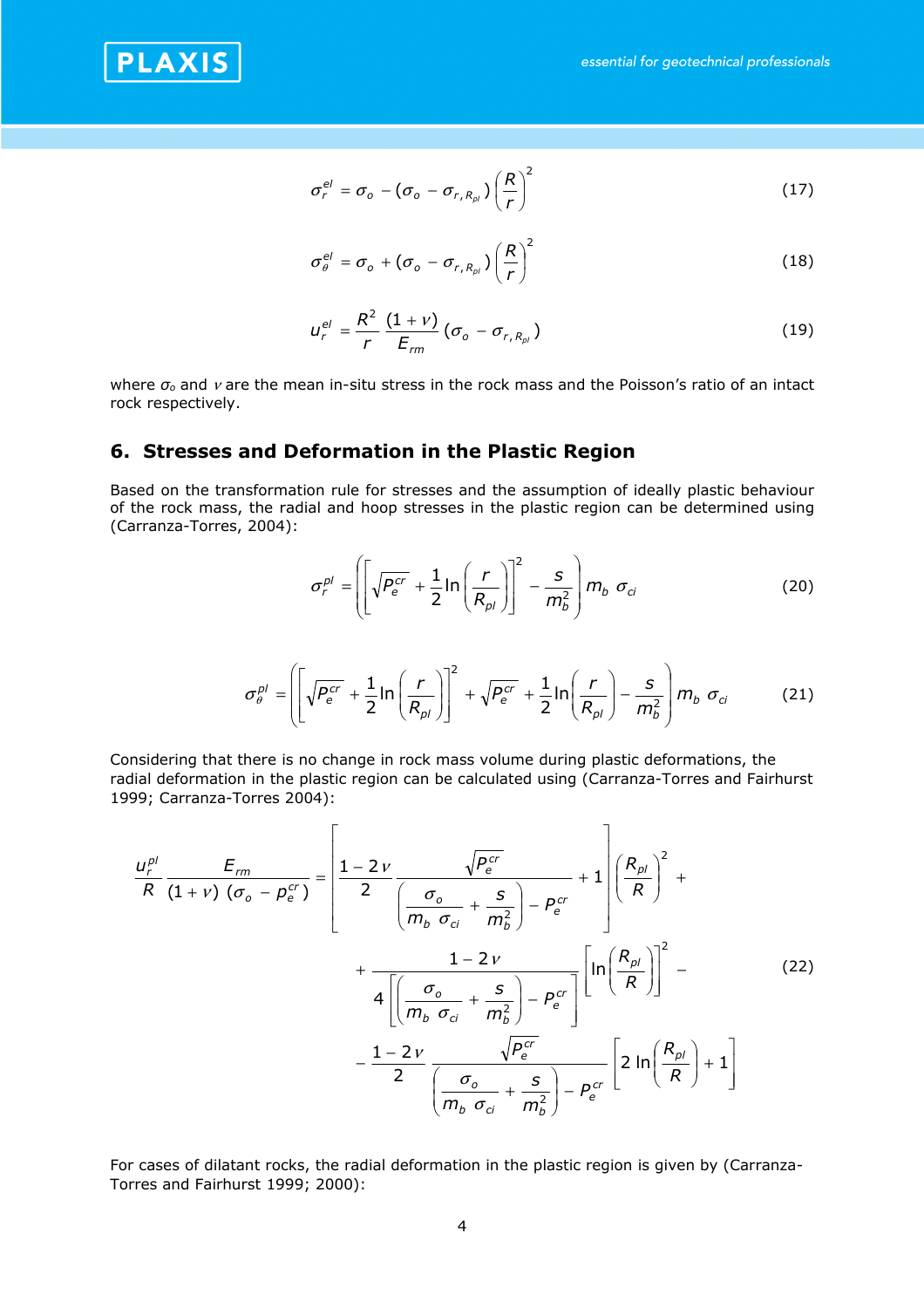

$$
\frac{u_r^{pl}}{R}\frac{E_m}{(1+v)(\sigma_o - p_e^{cr})} = \frac{K_w - 1}{K_w + 1} + \left(\frac{2}{K_w + 1}\right)\left(\frac{R_{pl}}{R}\right)^{K_w + 1} + \frac{1 - 2v}{4\left[\left(\frac{\sigma_o}{m_b \sigma_{ci}} + \frac{S}{m_b^2}\right) - p_e^{cr}\right]} \left[\ln\left(\frac{R_{pl}}{R}\right)\right]^2 - \left[\frac{1 - 2v}{K_w + 1} \frac{\sqrt{P_e^{cr}}}{\left(\frac{\sigma_o}{m_b \sigma_{ci}} + \frac{S}{m_b^2}\right) - P_e^{cr}} + \frac{1 - 2v}{K_w + 1} \frac{\sqrt{P_e^{cr}}}{\left(\frac{\sigma_o}{m_b \sigma_{ci}} + \frac{S}{m_b^2}\right) - P_e^{cr}}\right] \times \left[(K_w + 1)\ln\left(\frac{R_{pl}}{R}\right) - \left(\frac{R_{pl}}{R}\right)^{K_w + 1} + 1\right]
$$
\n(23)

where a dilation coefficient *Kψ* is calculated using (Carranza-Torres and Fairhurst 1999):

$$
K_{\psi} = \frac{1 + \sin \psi}{1 - \sin \psi} \tag{24}
$$

#### **7. Numerical Results**

In the following, the mechanical response of both an elasto-plastic isotropic non-dilatant and dilatant rock mass to circular excavation is analysed. The in-situ stresses in the rock mass are uniform and are characterised by a compressive stress of 25 MPa. The radius of excavation, *R*, is 10 m and the excavation is assumed to result in minimal disturbance. The data for the intact rock are adopted from (Carranza-Torres and Fairhurst, 1999).

The parameter constants *mb*, *s* and *a* are calculated using Eqs. (2), (3) and (4) respectively, whereas the rock mass modulus *Erm* was calculated using Eq. (5) since the intact rock modulus is known. The rock mass data used in the analysis are summarised in Table 1.

|  |  |                                                     |  |  |  |  |  |  | GSI D $\sigma_{ci}$ (MPa) $E_i$ (GPa) $v_r$ $m_i$ $m_b$ s a $E_r$ (GPa) $\sigma_o$ (MPa) |
|--|--|-----------------------------------------------------|--|--|--|--|--|--|------------------------------------------------------------------------------------------|
|  |  | 50  0  30  20  0.25  10  1.68  0.004  0.5  6.14  25 |  |  |  |  |  |  |                                                                                          |

Table 1. Rock Mass Data (Carranza-Torres and Fairhurst, 1999)

#### Case A – Elasto-Plastic Isotropic Non-Dilatant Rock Mass

#### a) Excavation-Induced Radial Deformations

Fig. 2 presents the numerical results of excavation-induced radial deformations around the tunnel for cases where the rock mass is assumed to behave as an elasto-plastic isotropic nondilatant material. The predicted radial deformation along the tunnel perimeter was obtained as 0.23 m or is equal to *ur*/*R* of 2.3%, and is uniformly distributed along the tunnel walls. If calculated using Eq. (23), the radial deformation at the tunnel walls was found as 0.22 m. The distribution of radial deformations in the space around the excavation is shown in Fig. 3. It is evident that the numerical results are in good agreement with those obtained using the closedform solution.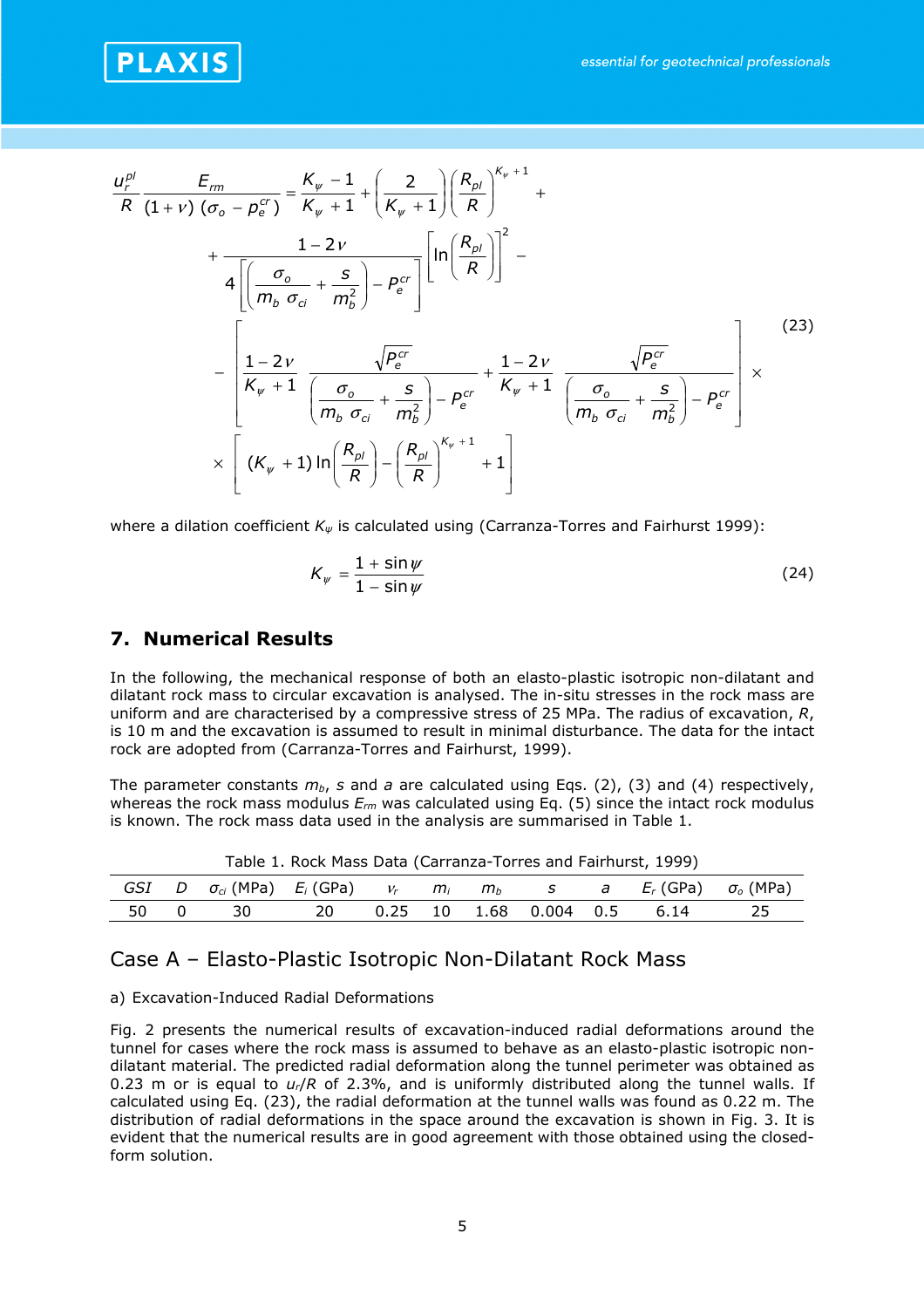



Fig. 2. Predicted Excavation-Induced Radial Deformations (*ψ* = 0°)





#### b) Excavation-Induced Radial Stresses

The numerical results of excavation-induced radial stresses in the space surrounding the tunnel are depicted in Fig. 4. Since the tunnel is unsupported, the radial stress along the tunnel walls is zero. The radial stress increases towards a value near to the far field stress, i.e. 25 MPa as the tunnel radius increases. For instance, at the distance of 10*R*, the radial stress was found as 0.97*σo*. Using Eqs. (16), (17) and (20), the radial deformation at the tunnel walls was obtained as 0.97*σo.* The comparison between the analytical and numerical solution is shown in Fig. 5.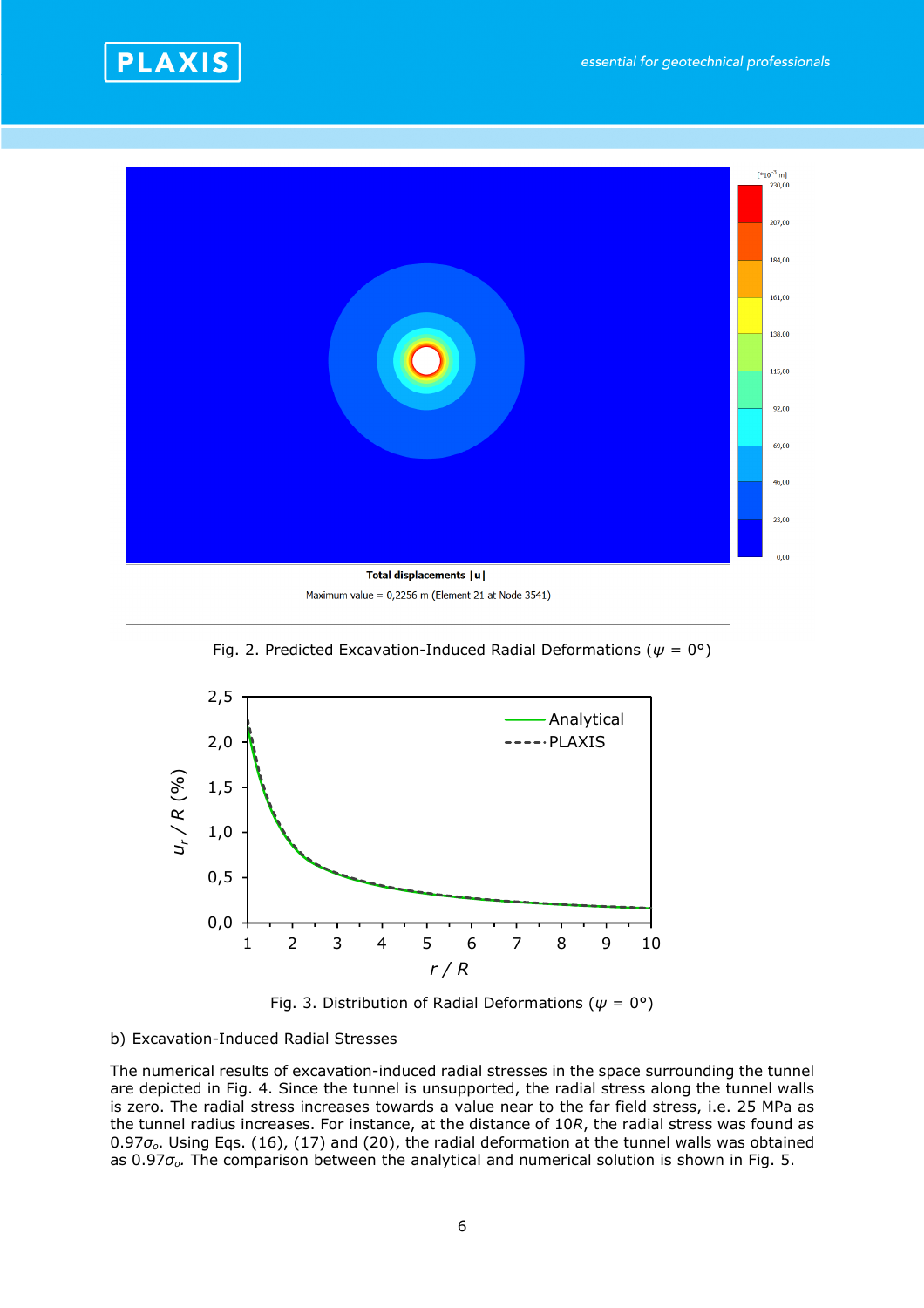



Fig. 4. Predicted Excavation-Induced Radial Stresses (*ψ* = 0°)



Fig. 5. Distribution of Radial Stresses (*ψ* = 0°)

#### c) Excavation-Induced Hoop Stresses

Additionally, the predicted distribution of hoop stresses around the tunnel are shown in Fig. 6. The classical jump indicating the plastic and elastic interface in the rock mass can be seen in Fig. 7. The maximum hoop stress was obtained as 1.50<sup>σ</sup>*o* and the plastic zone, *Rpl*, was predicted to occur as far as 25.3 m measured from the tunnel centre. When calculated using Eqs. (18) and (21), the hoop stress at the plastic and elastic interface was obtained as 1.50<sup>σ</sup>*o*. The comparison of the distribution of hoop stresses obtained using the numerical and analytical solution is depicted in Fig. 7.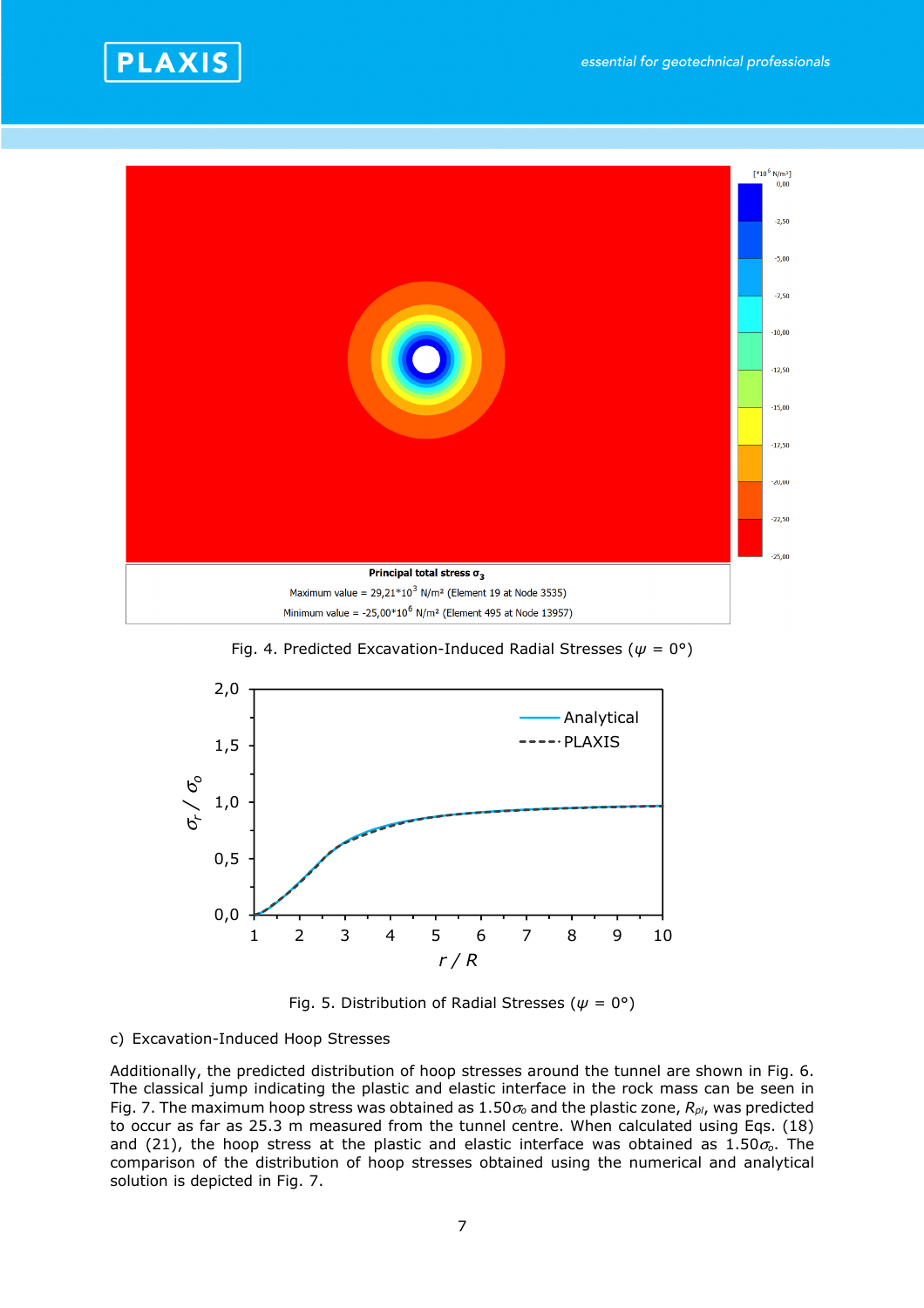



Fig. 6. Predicted Excavation-Induced Hoop Stresses (*ψ* = 0°)



Fig. 7. Distribution of Hoop Stresses (*ψ* = 0°)

The numerical and analytical results are summarised in Table 2. It is seen that the results obtained using PLAXIS 2D are comparable with those calculated using the closed-form solution with great accuracy. Similar observation can be found in Simanjuntak et al., 2012.

Table 2. Comparison of Results for Cases of Non-Dilatant Rock Mass

| Methods                     | $R_{\textit{nl}}$ (m) | $u_{r, r=0}$ (m) | $\sigma_{r, r}$ = 10R (MPa)         | $\sigma_{\theta, r = Rpl}$ (MPa)    |
|-----------------------------|-----------------------|------------------|-------------------------------------|-------------------------------------|
| <b>Analytical Solutions</b> | 25.2                  | 0.22             | 24.20 $(0.97\sigma_0)$              | 37.55 (1.50 $\sigma$ <sub>o</sub> ) |
| <b>PLAXIS</b>               | 25.3                  | 0.23             | 24.17 (0.97 $\sigma$ <sub>0</sub> ) | 37.43 (1.50 $\sigma$ <sub>0</sub> ) |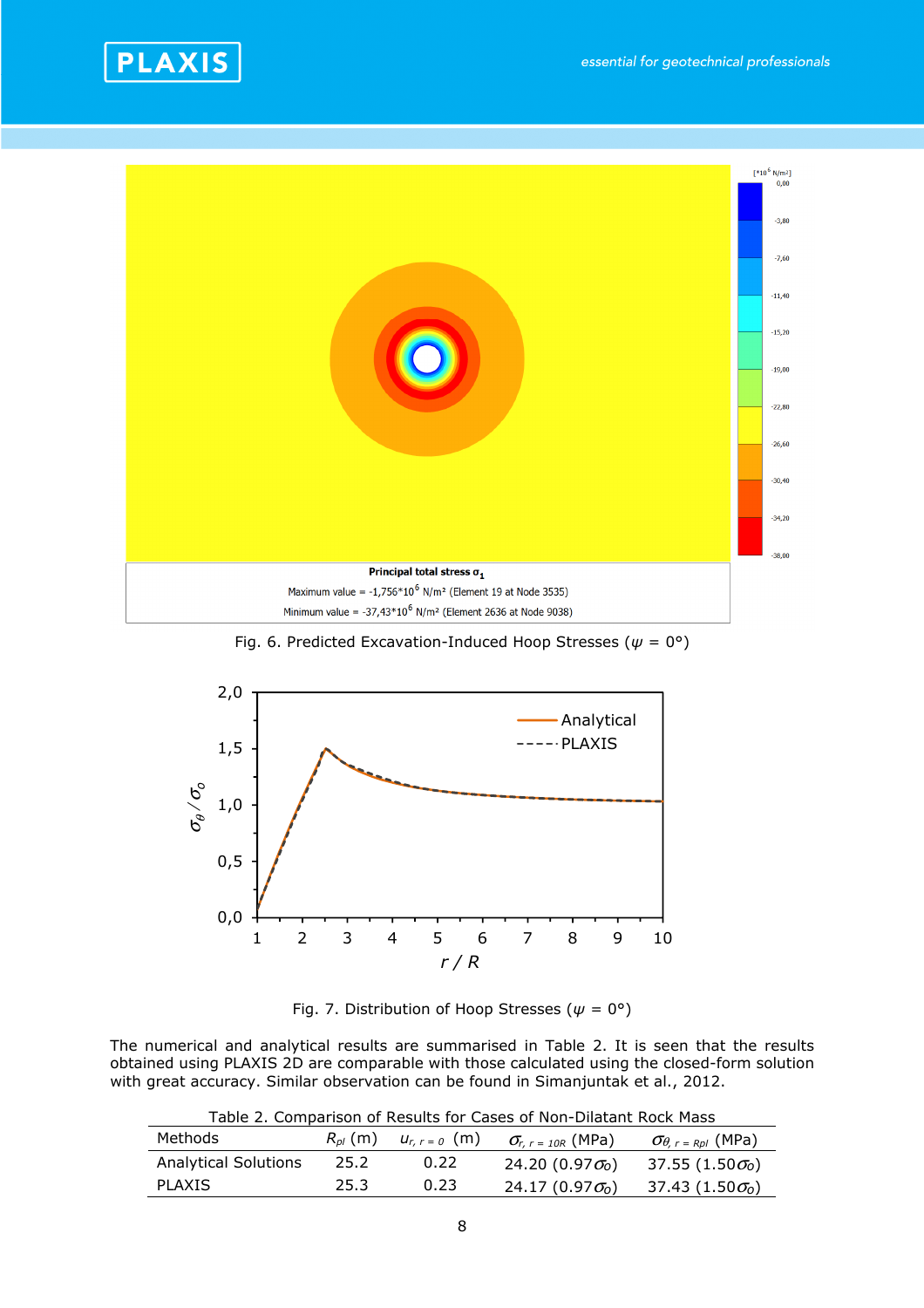

# Case B – Elasto-Plastic Dilatant Rock Mass

For cases where the rock mass can be assumed to behave as an elasto-plastic isotropic dilatant material, the numerical results of excavation-induced radial deformations are shown in Fig. 8. In this particular example, the dilation angle was taken as 30°.

In order to have a constant rate of dilation, *σψ* which is the minor principal stress at which zero volumetric plastic flow is reached, should be set very high, i.e. 50 GPa. The predicted radial deformation at the tunnel walls was found as 0.96 m or it is equal to *ur*/*R* of 9.6%. When calculated using Eq. (23), the radial deformation at the tunnel walls was obtained as 0.93 m.

The distribution of radial deformations in the space around the tunnel is illustrated in Fig. 9. Again, it can be seen that the numerical results are in good agreement with those obtained using the closed-form solution. The comparison of results between the case of non-dilatant material and that of dilatant material is shown in Fig. 10. It is obvious that dilatancy significantly affects the radial deformations in the plastic region.

| Table 3. Comparison of Results for Cases of Dilatant Rock Mass |              |                  |                                     |                                       |  |  |  |
|----------------------------------------------------------------|--------------|------------------|-------------------------------------|---------------------------------------|--|--|--|
| Methods                                                        | $R_{nl}$ (m) | $U_{r, r=0}$ (m) | $\sigma_{r, r=10R}$ (MPa)           | $\sigma_{\theta, r}$ = $_{Rpl}$ (MPa) |  |  |  |
| <b>Analytical Solutions</b>                                    | 25.2         | 0.93             | 24.20 (0.97 $\sigma_0$ )            | 37.55 (1.50 $\sigma_0$ )              |  |  |  |
| PI AXTS                                                        | 25.3         | 0.96             | 24.18 (0.97 $\sigma$ <sub>o</sub> ) | 37.41 (1.50 $\sigma$ <sub>o</sub> )   |  |  |  |



Fig. 8. Predicted Excavation-Induced Radial Deformations (*ψ* = 30°)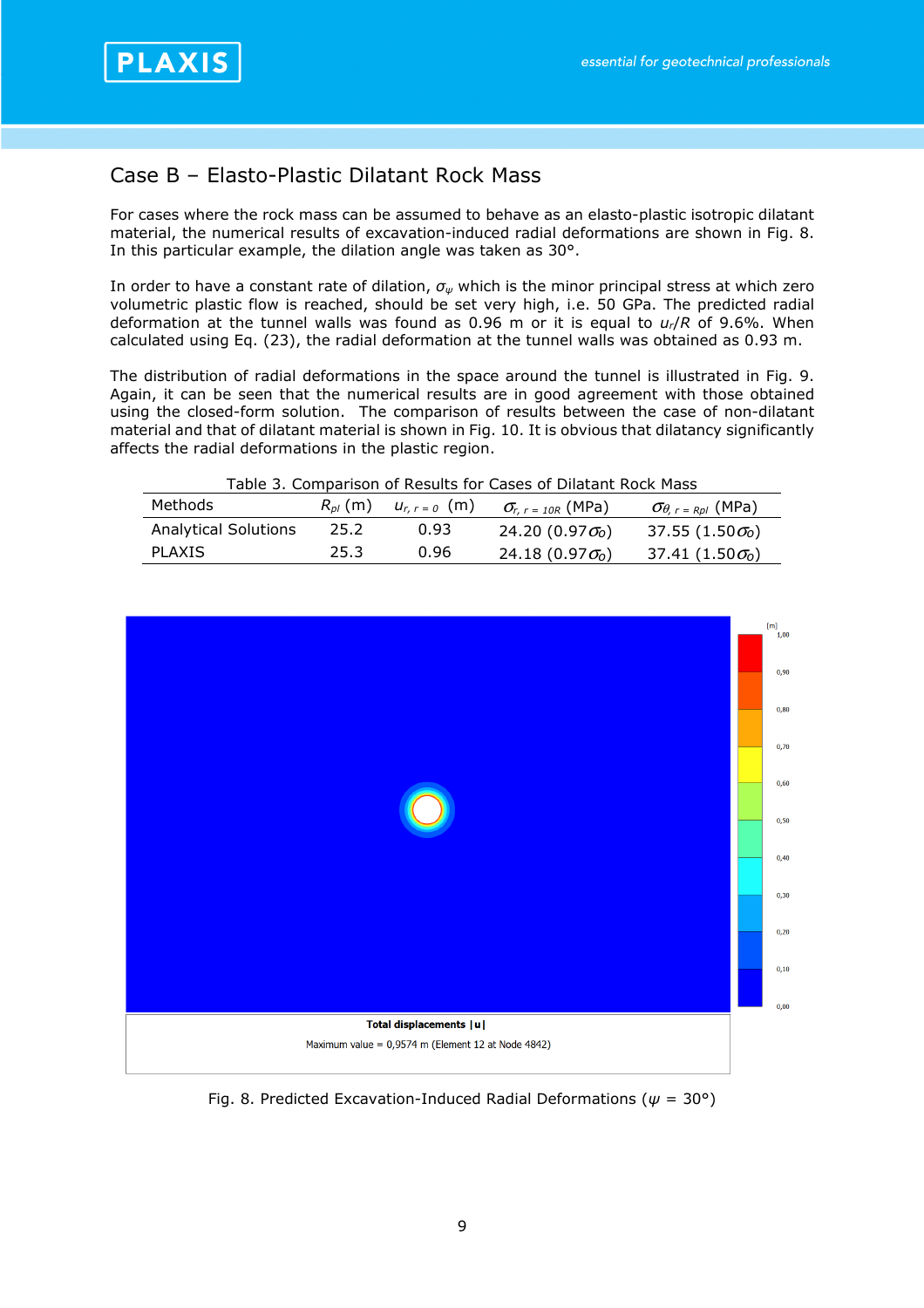



Fig. 9. Distribution of Radial Deformations (*ψ* = 30°)



Fig. 10. Comparison of Radial Deformations for Cases of Non-Dilatant and Dilatant Rock Mass

### **8. Concluding Remarks**

This report presents the mechanical response of an elasto-plastic isotropic rock mass to circular excavation using the numerical and analytical solutions. Two cases are distinguished based on whether the rock mass is assumed to behave as a non-dilatant or dilatant material. The bearing capacity of the rock mass was assessed using the Hoek-Brown failure criterion. The tunnel being considered is embedded deep in a dry rock mass where the gravitational force can be assumed negligible.